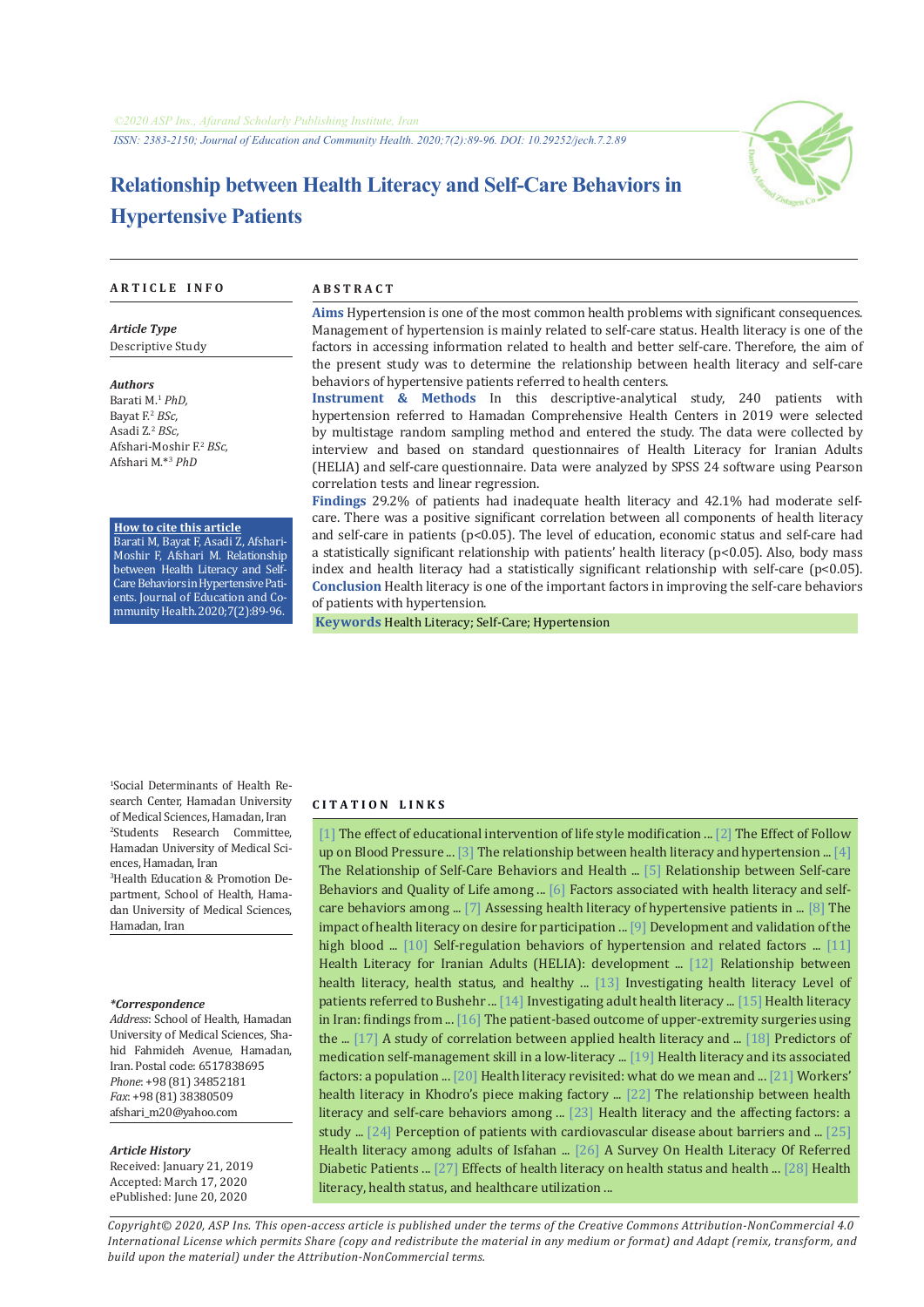#### ۹۰ مجید براتی و همکاران ـ

# ارتباط سواد سلامت و رفتارهای خودمراقبتی در بیماران مبتلا به پرفشاری خون

#### مجید براتی **PhD**

مرکز تحقیقات عوامل اجتماعی موثر بر سلامت، دانشگاه علوم پزشکی همدان، همدان، ایران

#### فاطمه بیات **BSc**

کمیته تحقیقات دانشجویی، دانشگاه علوم پزشکی همدان، همدان، ایران

#### زهراسادات اسدی **BSc**

کمیته تحقیقات دانشجویی، دانشگاه علوم پزشکی همدان، همدان، ایران فاطمه افشاریمشیر **BSc**

کمیته تحقیقات دانشجویی، دانشگاه علوم پزشکی همدان، همدان، ایران

#### **PhD** \* مریم افشاری

گروه آموزش بهداشت، دانشکده بهداشت، دانشگاه علوم پزشکی همدان، همدان، ایران

#### چکیده

اهداف: پرفشاری خون یکی از شایعترین مشکلات سلامتی با پیامدهای قابل توجه است. مدیریت پرفشاری خون بهطور عمده به وضعیت خودمراقبتی مربوط است. یکی از عوامل دسترسی به اطلاعات مرتبط با سلامت و خودمراقبتی بهتر، سواد سلامت است. بنابراین هدف مطالعه حاضر، تعیین ارتباط سواد سلامت با رفتارهای خودمراقبتی بیماران فشارخونی مراجعهکننده به مراکز بهداشتی درمانی بود.

ا**بزار و روشها:** در این پژوهش توصیفی- تحلیلی، ۲۴۰ نفر از بیماران مبتلا به پرفشاری خون مراجعهکننده به مراکز جامع سلامت شهر همدان در سال ۱۳۹۸ به روش نمونهگیری تصادفی چندمرحلهای انتخاب و وارد مطالعه شدند. جمعآوری دادهها به روش مصاحبه و براساس پرسشنامه استاندارد سواد سلامت بزرگسالان ایرانی (HELIA (و پرسشنامه خودمراقبتی بود. دادهها در نرمافزار 24 SPSS و با استفاده از آزمونهای همبستگی پیرسون و رگرسیون خطی تحلیل شدند.

یافتهها: %٢٩٫٢ بیماران سواد سلامت ناکافی و %٤٢٫١ خودمراقبتی متوسط داشتند. بین تمامی مولفههای سواد سلامت و خودمراقبتی در بیماران همبستگی مثبت و معنیداری وجود داشت (۰/۰۵>p(. سطح تحصیلات، وضعیت اقتصادی و خودمراقبتی با سواد سلامت بیماران ارتباط آماری معنیدار داشت (۰/۰۵>p(. همچنین نمایه توده بدنی و سواد سلامت با خودمراقبتی ارتباط آماری معنیدار داشت (۰/۰۵>p(.

**نتیجهگیری:** سواد سلامت یکی از عوامل مهم در ارتقای رفتارهای خودمراقبتی بیماران مبتلا به پرفشاری خون است. کلیدواژهها: سواد سلامت، خودمراقبتی، پرفشاری خون

تاریخ دریافت: ۱۳۹۸/۱۱/۰۱ تاریخ پذیرش: ۱۳۹۸/۱۲/۲۷ nfshari\_m20@yahoo.com : نویسنده مسئول ن

#### مقدمه

پرفشاری خون بهعنوان فشار خون سیستولی بیشتر از ١٤٠میلیمتر جیوه و فشار خون دیاستولی بالاتر از ٩٠میلیمتر جیوه تعریف میشود<sup>[1]</sup>. این بیماری از شایعترین عوامل خطرساز بیماریهای قلبی- عروقی است که منجر به انفارکتوس میوکارد، حوادث مغزی،

. [2] نارسایی قلبی، اختلالات بینایی کلیوی و مرگ زودرس میشود پرفشاری خون دلیل %٦ مرگومیر افراد بزرگسال و سومین عامل مرگومیر در جهان است و بهعنوان یک مشکل بهداشتی در حال رشد در جهان مطرح میشود، بهطوری که %٣١ افراد بزرگسال بالای ١٨ سال در ایالات متحده مبتلا به پرفشاری خون هستند. طی یک بررسی انجامشده در ایران نیز شیوع فشار خون در گروه سنی ١٥ تا ٦٤ سال %٢٦٫٦ گزارش شده است. در میان عوامل خطر قابل تعدیل ایجادکننده بیماریهای قلبی- عروقی، پرفشاری خون موجب ایجاد %٧٠ بار بیماریهای قلبی- عروقی در منطقه آسیا و [3] اقیانوسیه است .

پرفشاری خون به رفتارهای خودمراقبتی ویژهای شامل رژیم درمانی کمنمک، فعالیت بدنی منظم، مدیریت وزن، اندازهگیری منظم فشار خون و خودداری از مصرف سیگار و الکل تا پایان عمر نیاز دارد. مطالعات متعدد بیانگر آن است که رعایت رفتارهای مربوط به خودمراقبتی در پرفشاری خون میتواند در تنظیم فشار خون نیز کمک کند<sup>[4]</sup>. فعالیتهای خودمراقبتی شامل متعهدکردن بیمار به پذیرفتن مسئولیت و تنظیم فعالیتهای مرتبط با سلامتی خود از قبیل چگونگی مصرف مایعات، رژیم غذایی و دارویی و انجام اقدامات درمانی هنگام تشدید علایم بیماری است که از مهمترین استراتژیهای کنترل بیماری و کلید موفقیت درمان به شمار میرود. هر گونه پیشرفت در نتایج درمان، بستگی به توانایی بیمار برای مراقبت از خودش و مدیریت پیامد درمان دارد. اگر بیمار بتواند مراقبت از خود را بهطور مناسب انجام دهد، درمان دارویی و برنامههای بعد از ترخیص را بپذیرد و حمایتهای اجتماعی هم در حد مطلوب انجام شود، بیش از %٥٠ موارد بستری مجدد بیماران قابل پیشگیری خواهد بود. در مطالعات انجامشده توان . خودمراقبتی بیماران در سطح متوسط گزارش شده است[5]

یکی از عوامل دسترسی به اطلاعات مرتبط با سلامت و آگاهی از مسایل بهداشتی و در نتیجه خودمراقبتی بهتر، سواد سلامت است. سواد سلامت، میزان ظرفیت فرد برای کسب و درک اطلاعات اولیه و خدمات سلامتی است که برای تصمیمگیری متناسب ضروری در نظر گرفته میشود<sup>[6]</sup>. مطالعات انجامشده در زمینه ارتباط سواد سلامت با رفتارهای خودمراقبتی پرفشاری خون نتایج متفاوتی داشته است؛ بهطوری که در برخی مطالعات تاثیر مطلوب سواد سلامت بر رفتارهای خودمراقبتی تایید شده[7] و در برخی دیگر تاثیر، منفی بوده است<sup>[8]</sup>. سطح پایین سواد سلامت در افراد مبتلا به بیماریهای مزمن مانند پرفشاری خون شایعتر بوده و این افراد در معرض خطر اثرات ناخوشایند سطح پایین سواد سلامت قرار دارندا<sup>9</sup>]. با توجه به شیوع بالای پرفشاری خون در کشور و اهمیت ارتقای سطح خودمراقبتی بیماران برای پیشگیری از عوارض زودرس و دیررس پرفشاری خون و همین طور برنامه ترویج و توسعه خودمراقبتی وزارت بهداشت، درمان و آموزش پزشکی در ایران، نقش سواد سلامت در کنترل این بیماری حائز اهمیت است. بنابراین، پژوهش حاضر با هدف تعیین ارتباط سواد سلامت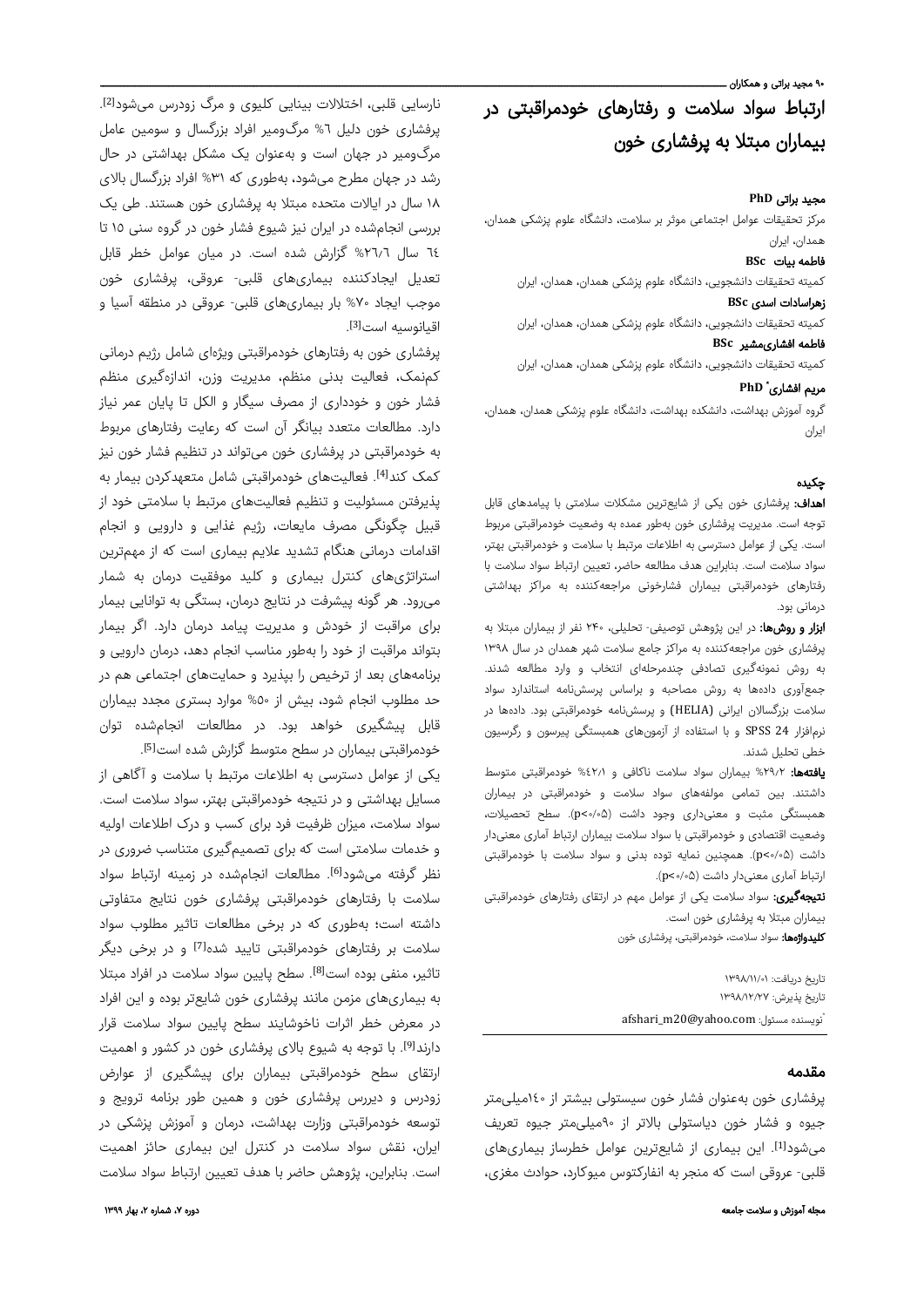با رفتارهای خودمراقبتی بیماران مبتلا به پرفشاری خون مراجعهکننده به مراکز جامع سلامت شهر همدان انجام شد.

### ابزار و روشها

در این پژوهش توصیفی- تحلیلی، ۲۴۰ نفر از بیماران مبتلا به پرفشاری خون مراجعهکننده به مراکز جامع سلامت شهر همدان در سال ۱۳۹۸ به روش نمونهگیری تصادفی چندمرحلهای انتخاب و وارد مطالعه شدند. در ابتدا ۸ مرکز جامع سلامت شهری به روش تصادفی خوشهای از بین ٢٠ مرکز تحت پوشش مرکز بهداشت شهرستان همدان انتخاب شدند. سپس از بین بیماران فشار خون ثبتشده در سامانه سیب تحت پوشش در این ٨ مرکز، تعداد ٣٠ بیمار از هر مر کز به روش نمونهگیری تصادفی ساده انتخاب شدند. با توجه به اطلاعات تماس در سامانه با بیماران تماس گرفته شد و ضمن توضیح اهداف مطالعه به ایشان، هماهنگی لازم برای تکمیل پرسشنامه به عمل آمد.

حداقل حجم نمونه با درنظرگرفتن ضریب همبستگی در مطالعه پیشین (۲۱/-۲¤)، توان %% و خطای ۵۰/۰۵ ۲۳۵ نفر برآورد شد که با توجه به احتمال ریزش اطلاعات ۲۴۰ نفر مورد ارزیابی قرار گرفتند. معیارهای ورود به مطالعه شامل سن بالای ٣٠ سال و بیماران ثبتشده در سامانه سیب و معیار خروج نیز عدم رضایت بیماران برای همکاری در پژوهش بود.

ابزار جمعآوری دادهها شامل سه بخش اطلاعات دموگرافیک، پرسشنامه سواد سلامت و خودمراقبتی بود. اطلاعات دموگرافیک شامل سن، جنس، میزان تحصیلات، وضعیت اشتغال، وضعیت تاهل، میزان فشار خون، نمایه توده بدنی، مدت بیماری، سابقه فشار خون در خانواده، سابقه داشتن سایر بیماریها و وضعیت اقتصادی بود.

بخش دوم شامل پرسشنامه سواد سلامت بزرگسالان ایرانی (HELIA (بود. طراحی و روانسنجی این پرسشنامه در مطالعه م*نتظری* و همکاران صورت گرفته است<sup>[11]</sup>. پرسشنامه سواد سلامت مشتمل بر ٥ بعد اصلی شامل بعد دسترسی با ٦ سئوال با طیف لیکرت پنجگزینهای از "همیشه" (نمره ٥) تا "به هیچ وجه" (نمره ١)، بعد مهارت خواندن با ٤ سئوال با طیف لیکرت پنجگزینهای از "کاملاً آسان" (نمره ٥) تا "نه آسان- نه سخت" (نمره ١)، بعد فهم با ٧ سئوال با طیف لیکرت پنجگزینهای از "همیشه" (نمره ٥) تا "به هیچ وجه" (نمره ١)، بعد ارزیابی با ٤ سئوال با طیف لیکرت پنجگزینهای از "همیشه" (نمره ٥) تا "هیچ وقت" (نمره ١) و بعد تصمیمگیری و کاربرد اطلاعات سلامت با ١٢ سئوال با طیف لیکرت پنجگزینهای از "همیشه" (نمره ٥) تا "هیچ وقت" (نمره ١) بود. در این پرسشنامه امتیاز خام هر فرد در خردهسنجشها از جمع جبری امتیازات به دست میآید که بین ٣٣ تا ١٦٥ است و نمره بیشتر نشانگر سواد سلامت مطلوب است. برای طبقهبندی نمرات پرسشنامه و تبدیل آن به طیف صفر تا

#### ــــــــــــــــــــــــــــــــــــــــــــــــــــــــــــــــــــــــــــــــــــــــــــــــــــــــــــــــــــــــــــــــــــــــــــــ ارتباط سواد سلامت و رفتارهای خودمراقبتی در بیماران مبتلا به پرفشار ی خون ۹۱

،١٠٠ تفاضل نمره خام بهدستآمده از حداقل نمره خام ممکن بر تفاضل حداکثر امتیاز ممکن از حداقل امتیاز ممکن تقسیم میشود. برای محاسبه امتیاز کل، امتیازات خردهسنجشها براساس طیف صفر تا ١٠٠ جمع شده و بر تعداد خردهسنجشها (٥ بعد) تقسیم میشود. سپس امتیاز صفر تا ٥٠ بهعنوان سواد سلامت ناکافی، ٥٠/١ تا ٦٦ بهعنوان سواد سلامت نهچندان کافی، ٦٦/١ تا ٨٤ بهعنوان سواد سلامت کافی و ٨٤/١ تا ١٠٠ بهعنوان سواد سلامت عالی در نظر گرفته میشود.

بخش سوم، پرسشنامه خودمراقبتی بود که این پرسشنامه شامل ٩ سئوال در خصوص رفتارهای خودمراقبتی مرتبط با بیماری فشار خون بود. مقیاس سنجش سئوالات با گزینههای "خیر، هیچ وقت"، "بلی، گاهی اوقات" و "بلی، همیشه" بود که گزینه "بلی، همیشه" امتیاز ،٢ گزینه "بلی، گاهی" امتیاز ١ و گزینه "خیر" امتیاز صفر داشت. دامنه نمرات این پرسشنامه از صفر تا ١٨ است. کسب امتیاز بالاتر وضعیت بهتر فرد در انجام رفتارهای خودمراقبتی فشار خون را نشان میداد. روایی و پایایی این . [10] پرسشنامه نیز در مطالعه مشابه گزارش شده است

پرسشگر پس از بیان اهداف مطالعه و کسب رضایت آگاهانه از افراد برای حضور در مطالعه، برای بیمارانی که تمایل به شرکت در مطالعه داشتند، پرسشنامه مربوطه را از طریق مصاحبه انفرادی تکمیل نمود. برای انجام مصاحبه از شرایط مراکز بهداشتی درمانی تحت مطالعه استفاده شد و مصاحبه در اتاق آموزش یا جلسات مراکز بهداشتی صورت گرفت.

دادهها با استفاده از نرمافزار 24 SPSS تحلیل شدند. برای توصیف دادهها از آمار توصیفی شامل نمودارها، جداول و شاخصهای عددی و همچنین از آمار استنباطی شامل آزمون همبستگی پیرسون و رگرسیون خطی برای تعیین رابطه بین متغیرها استفاده شد.

#### یافتهها

میانگین سنی بیماران شرکتکننده در مطالعه ۶۱/۴۴±۱۰/۳۳ سال بود. همین طور میانگین فشار خون سیستولیک و دیاستولیک شرکتکنندگان در آخرین مراقبت به ترتیب ۱۳۱/۷۷±۱۹/۸۳ و ۷۹/۸۵±۱۱/۷۵ میلیمتر جیوه بود. میانگین مدت بیماری افراد ۷/۶۶±۶/۶۷ سال و نمایه توده بدنی بیماران ۲۶/۰۶±۳/۲۳ کیلوگرم بر متر مربع بود (جدول ۱).

در مجموع %١٨٫٨ شرکتکنندگان سواد سلامت عالی، %٢٧٫٩ سواد سلامت نهچندان کافی، %٢٤٫٢ سواد سلامت کافی و %٢٩٫٢ بیماران سواد سلامت ناکافی داشتند. همچنین %٤٢٫١ شرکتکنندگان در مطالعه خودمراقبتی متوسط، %٤٥٫٠ خودمراقبتی خوب و %١٢٫٩ خودمراقبتی ضعیف داشتند.

میانگین نمره ابعاد دسترسی، ارزیابی و مهارت خواندن سواد سلامت در سطح متوسطی ارزیابی شد. در مقابل، میانگین نمره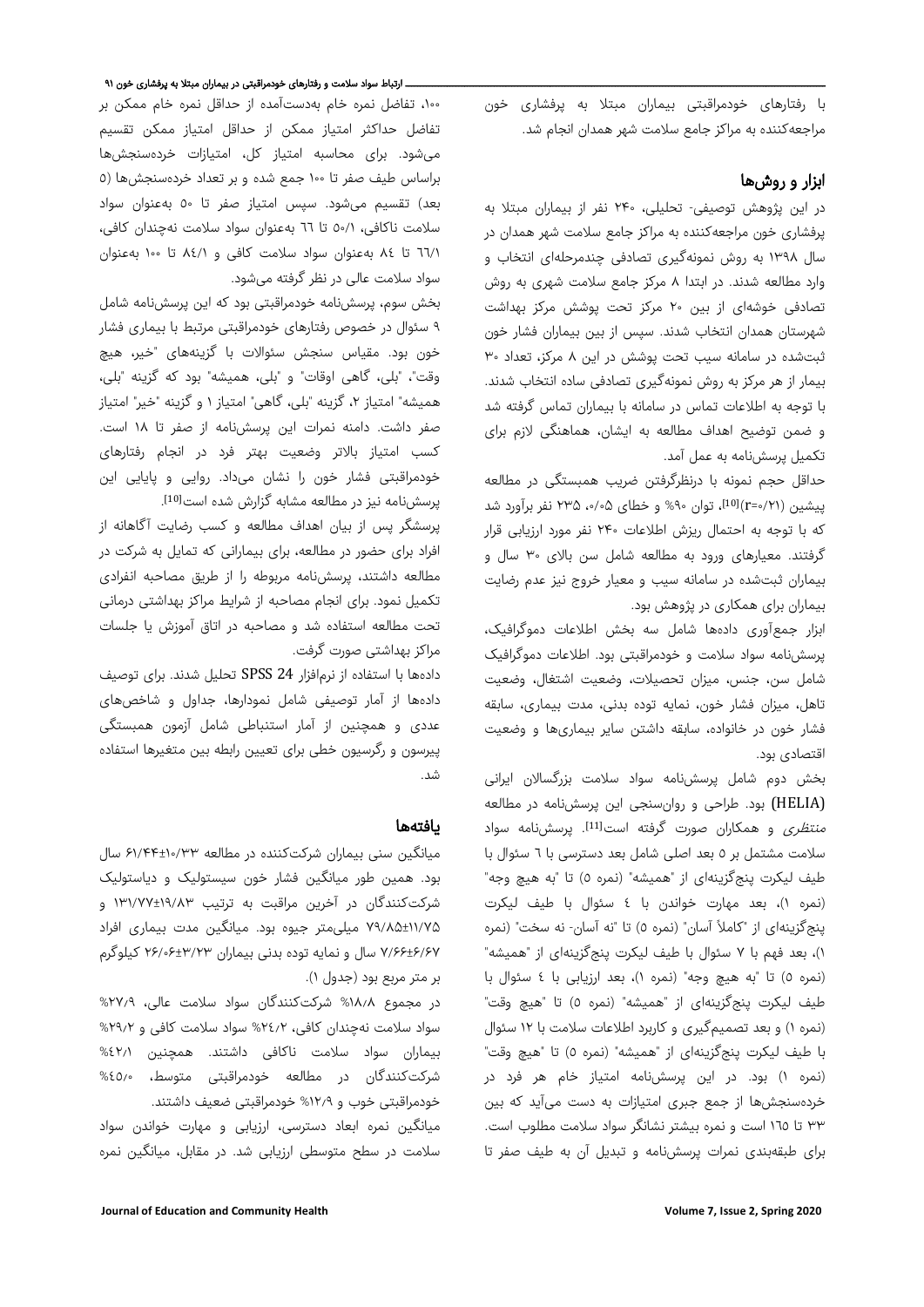#### ۹۲ مجید براتی و همکاران ــــــ

ابعاد فهم و تصمیمگیری و کاربرد اطلاعات سلامت در بیماران نسبتا مطلوب بود (جدول ۲). ً

بین تمامی ابعاد سواد سلامت و رفتارهای خودمراقبتی در بیماران همبستگی مثبت و معنیداری وجود داشت (٠/٠١>p؛ جدول ٣).

سطح تحصیلات (۴۷/۰=β)، وضعیت اقتصادی (۱۴/۰=β) و سن (-۰/۱۳=β (پیشگوییکننده سواد سلامت بیماران بودند (۰/۰۵>p(.

به عبارتی با افزایش سطح تحصیلات و بهبود وضعیت اقتصادی، سواد سلامت بیماران افزایش و در مقابل با افزایش سن، سواد سلامت بیماران کاهش مییافت (جدول ٤). نمایه توده بدنی (۰/۱۳=β (و سواد سلامت (۰/۲۱=β( پیشگوییکننده رفتارهای خودمراقبتی بیماران بودند (۰/۰۵>p(. به عبارتی با افزایش نمایه توده بدنی و سطح سواد سلامت، رفتارهای خودمراقبتی بیماران بهبود مییافت (جدول ٥).

|  |  |  |  |  | جدول ۱) توزیع فراوانی مطلق و نسبی متغیرهای زمینهای و دموگرافیک بیماران شرکتکننده در مطالعه (۲۴۰ نفر) |  |
|--|--|--|--|--|------------------------------------------------------------------------------------------------------|--|
|--|--|--|--|--|------------------------------------------------------------------------------------------------------|--|

| درصد                                                        | تعداد                                    | متغيرها                   |
|-------------------------------------------------------------|------------------------------------------|---------------------------|
|                                                             |                                          | جنسيت                     |
| $Y\Lambda/Y$                                                | $\lambda$                                | مرد                       |
| $Y\frac{1}{Y}$                                              | VY                                       | زن                        |
|                                                             |                                          | سطح تحصيلات               |
| $\gamma\gamma\gamma$                                        | $\mathsf{Y} \mathsf{q}$                  | بىسواد                    |
| $\mu_{\circ/\circ}$                                         | YY                                       | ابتدایی                   |
| $Y/\lambda$                                                 | $\bar{Y}$                                | راهنمایی                  |
| $\lambda\Delta/\lambda$                                     | $\mu_{\rm V}$                            | ديپلم                     |
| 15/7                                                        | $\mathsf{h}\epsilon$                     | دانشگاهی                  |
|                                                             |                                          | وضعيت تاهل                |
| $Y^{\alpha}$                                                | 191                                      | متاهل                     |
| $\circ/\Lambda$                                             | $\boldsymbol{\gamma}$                    | مجرد                      |
| 19/7                                                        | $\epsilon$ Y                             | بيوه يا مطلقه             |
|                                                             |                                          | شغل                       |
| $\mathcal{W}^{\omega}$                                      | $\mathsf{t}^\omega$                      | کارگر                     |
| $\circ/ \xi$                                                | $\backslash$                             | كشاورز                    |
| $\circ/\Lambda$                                             | $\mathsf Y$                              | بازارى                    |
| $\xi/T$                                                     | $\bar{\cal W}$                           | كارمند                    |
| 77/Y                                                        | $\backslash \mathbb{k}$                  | خانەدار                   |
| $\nabla/\Upsilon$                                           | $\lambda$                                | آزاد                      |
| $\backslash\mathfrak{q}/\mathfrak{p}$                       | $\xi$ $\overline{\chi}$                  | بازنشسته                  |
| $\circ/\Lambda$                                             | $\mathsf{Y}$                             | ساير                      |
|                                                             |                                          | سابقه فشار خون در خانواده |
| 59/7                                                        | 188                                      | بلی                       |
| $\mathsf{h}^\mathsf{u}\circ\mathsf{h}$                      | YF                                       | خير                       |
|                                                             |                                          | وضعيت اقتصادى             |
| $\upmu/\upmu$                                               | $\lambda$                                | عالى                      |
| $\mathsf{Y}\circ\mathsf{Y}$                                 | $\kappa$ q                               | خوب                       |
| $\Delta \mathbf{F}/\mathbf{Y}$                              | $\mathcal{W}^{\omega}$                   | متوسط                     |
| $\mathsf{YY}/\mathsf{V}$                                    | $\Delta \mathcal{V}$                     | ضعيف                      |
|                                                             |                                          | سابقه داشتن ساير بيمارىها |
| $\mathsf{Y} \circ / \mathsf{Y}$                             | $\Delta \circ$                           | بلی                       |
| $Y^{\alpha}/Y$                                              | $\backslash \mathfrak{q}_\circ$          | خير                       |
|                                                             |                                          | نمايه توده بدنى           |
| $9/5$                                                       | $\mathsf{Y} \mathsf{Y}$                  | لاغر                      |
| $\mathsf{h}^{\mathsf{u}}\mathsf{A}/\mathsf{h}^{\mathsf{u}}$ | $\gamma\gamma$                           | طبيعى                     |
| $\mathsf{Y}\mathsf{A}/\mathsf{A}$                           | $\mathord{\varphi} \mathord{\mathsf{q}}$ | اضافهوزن                  |
| $\mathsf{Y}\mathsf{Y}'\mathsf{Y}$                           | $\Delta\mathcal{F}$                      | چاق                       |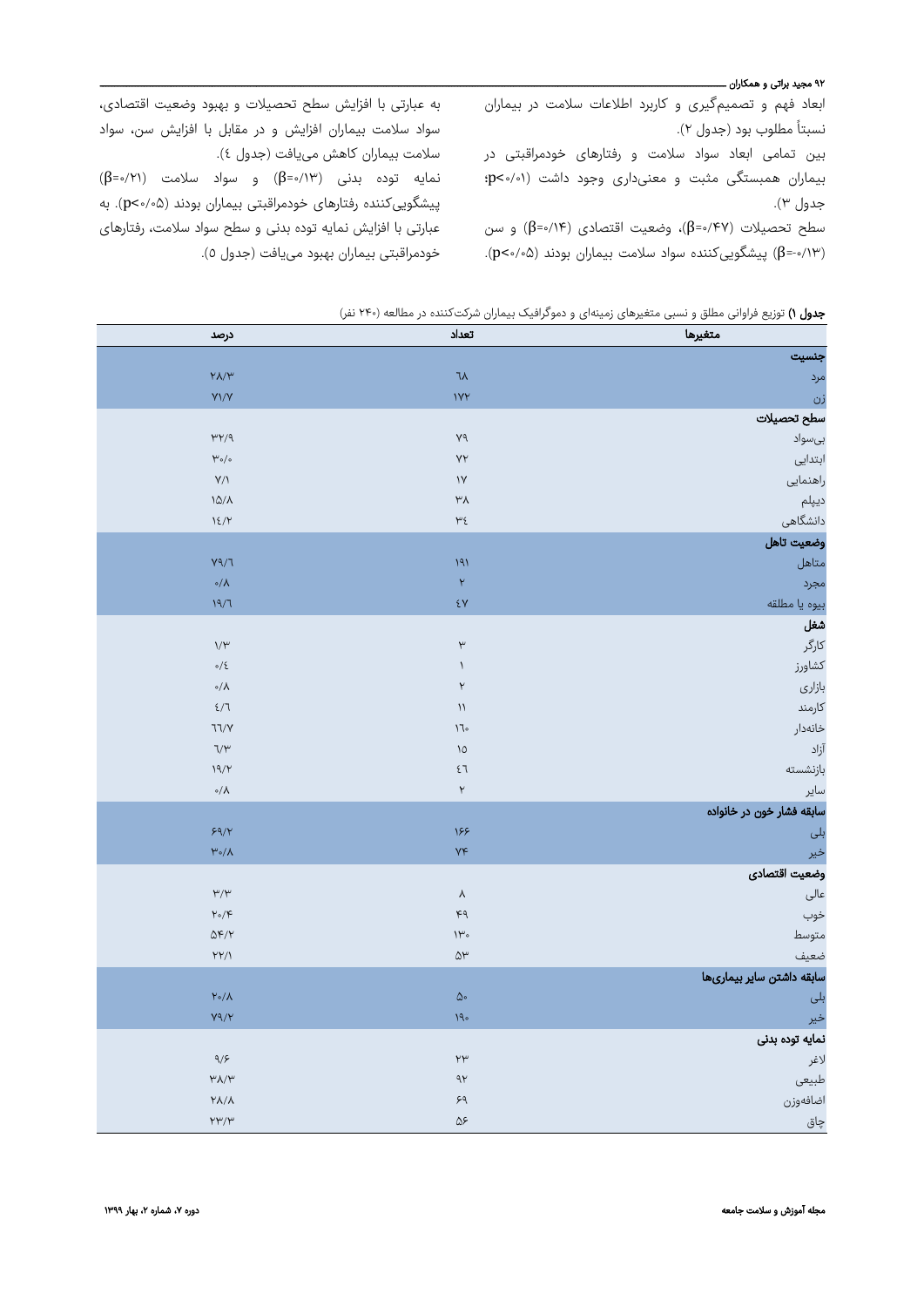### ــــــــــــــــــــــــــــــــــــــــــــــــــــــــــــــــــــــــــــــــــــــــــــــــــــــــــــــــــــــــــــــــــــــــــــــ ارتباط سواد سلامت و رفتارهای خودمراقبتی در بیماران مبتلا به پرفشار ی خون

| <b>جدول ۲)</b> میانگین آماری نمرات ابعاد مختلف سواد سلامت در بیماران شرکتکننده در مطالعه |  |
|------------------------------------------------------------------------------------------|--|
|------------------------------------------------------------------------------------------|--|

| متغيرها                          | ميانگين نمره        | دامنه نمرات                | درصد ميانگين قابل اكتساب*     |
|----------------------------------|---------------------|----------------------------|-------------------------------|
| دسترسى                           | 11/80+7/27          | $F \circ L$ $\overline{J}$ | $\Delta Y/V$                  |
| مهارت خواندن                     | $1Y/\lambda$ 7±2/79 | ٤ تا ٢٠                    | $\Delta\Delta/\mathfrak{S}$ . |
| فهم                              | $Y\Delta/YW+A/YW$   | $Y_0$ تا ۳۵                | 50/10                         |
| ارزیابی                          | $1Y/Y0+2/Y\Lambda$  | $Y_0$ $1$ $2$              | $\Delta Y/Y$ .                |
| تصمیمگیری و کاربرد اطلاعات سلامت | ET/A.+9/V9          | ۱۲ تا ۲۰                   | $YY/\Delta$ .                 |

\*درصد میانگین قابل اکتساب هر سازه: تفاضل میانگین با حد پایین تقسیم بر تفاضل حد بالا و حد پایین همان سازه ضرب در

# جدول ۳) ماتریس ضرایب همبستگی بین مولفههای سواد سلامت و خودمراقبتی در بیماران

| متغيرها                             |                    | $\overline{\phantom{a}}$   | w                             |           | ٥                |
|-------------------------------------|--------------------|----------------------------|-------------------------------|-----------|------------------|
| ۱- دسترسی                           |                    |                            |                               |           |                  |
| ۲- مهارت خواندن                     | $0/0$ Y $**$       |                            |                               |           |                  |
| ۳- فهم                              | $0/715**$          | $\circ$ /YY $\Lambda^{**}$ |                               |           |                  |
| ٤- ارزيابي                          | $0/75Y^{**}$       | $\sigma$ / $\Lambda$ Y**   | $\circ/(\Lambda \gamma^{**})$ |           |                  |
| ٥- تصمیمگیری و کاربرد اطلاعات سلامت | $0/20\lambda^{**}$ | $\alpha$ /۳۹ $\lambda$ **  | $0/(2\Lambda)^{**}$           | $0/015**$ |                  |
| ۶- خودمراقبتی                       | $0/0Y^*$           | $0/290**$                  | $0/207**$                     | $0/705**$ | $0/2\lambda$ 9** |
|                                     |                    |                            |                               |           |                  |

 $p<\circ/\circ$  <br> :\*\*  $:p<\circ/\circ 0^{\star}$ 

# جدول ٤) نتایج آنالیز رگرسیون خطی برای پیشبینی سواد سلامت در بیماران (Adjusted R<sup>2</sup> =۰/۴۳۷)

| سطح معنىدارى                          | فاصله اطمينان ٩٥%    |                    | شیب خط (β)                | خطای استاندارد (SE) | ضریب رگرسیونی (B)         | متغيرهاى پيشبين |
|---------------------------------------|----------------------|--------------------|---------------------------|---------------------|---------------------------|-----------------|
|                                       | حد بالا              | حد پايين           |                           |                     |                           |                 |
| 0/191                                 | $\Lambda/\circ\circ$ | $-Y/F$             | $\circ/\circ \Delta$      | Y/FF                | Y/Y9                      | جنس             |
| $\langle \circ / \circ \circ \rangle$ | $\Lambda/V$          | $\Delta/\circ$ F   | 0/FV                      | 0/9                 | Y/AY                      | سطح تحصيلات     |
| 0/091                                 | o/o                  | $-0/\Delta$        | $-0/09$                   | $\circ/15$          | $-0/14$                   | سابقه بيماري    |
| 0/199                                 | Y/5Y                 | $-0/VPV$           | $\circ/\circ$ ۶           | $0/\lambda\Delta$   | 0/9F                      | شغل             |
| $0/1$ ۳۸                              | $\circ$ /۳Y          | $-Y/Y$             | $-o/o \Lambda$            | $\circ$ /YA         | $-1/15$                   | وضعيت تاهل      |
| o/o                                   | $Q/N^{\omega}$       | W/AY               | 0/15                      | $1/\Delta r$        | $M/\lambda$               | وضعيت اقتصادى   |
| $\circ/\mu$ $\circ$ ۶                 | 0/55                 | $-Y/\sqrt{2}$      | $-0/14$                   | $\circ$ /Y $\circ$  | $-o/YY$                   | مدت بیماری      |
| 0/0                                   | $\mu/\circ\mu$       | $-1/\Delta$        | $\circ/\circ \mathcal{V}$ | 1/10                | $0/Y\Delta$               | نمایه توده بدنی |
| $0/0$ $FP$                            | $-o/o \Lambda$       | $-\Delta/\Delta r$ | $-0/11$                   | $1/\mathcal{M}$     | $-Y/\Lambda$              | سن              |
| $\langle \circ / \circ \circ \rangle$ | Y9/6F                | YY/55              | --                        | 10/FA               | $\Delta\lambda/\mu\Delta$ | مقدار ثابت      |

جدول ٥) نتایج آنالیز رگرسیون خطی برای پیشبینی خودمراقبتی در بیماران (۵۸×/۰= Adjusted R)

|                 | ضریب رگرسیونی (B)<br>متغيرهاى پيشبين | خطای استاندارد (SE)           | شيب خط (β)           | فاصله اطمينان ٩٥%          |                | سطح معنىدارى                          |
|-----------------|--------------------------------------|-------------------------------|----------------------|----------------------------|----------------|---------------------------------------|
|                 |                                      |                               |                      | حد پايين                   | حد بالا        |                                       |
| جنس             | $\circ/\lambda$ 9                    | $\circ/\Lambda$ ۳             | $\circ/\circ Y$      | $\circ$ /YQ                | $Y/\Delta F$   | $0/Y\Lambda\Lambda$                   |
| سطح تحصيلات     | $\circ/\circ \mathcal{V}$            | $\circ$ /۳۲                   | $\circ/\circ$        | $-0/56$                    | 0/56           | 0/99F                                 |
| سابقه بيماري    | $\circ/\circ\Delta$                  | 0/0                           | $\circ/\circ\Lambda$ | $-o/o \in$                 | $\circ/$       | 0/ YF                                 |
| شغل             | $\circ$ /F)                          | 0/YY                          | $\circ/\circ$        | $-0/11$                    | 0/9F           | $\partial / \mathcal{W}$              |
| وضعيت تاهل      | $\sqrt{9}$                           | 0/YF                          | $\circ/\circ$ ۶      | $-0/19$                    | $0/8\lambda$   | 0/FYY                                 |
| وضعيت اقتصادى   | $-0/54$                              | 0/49                          | $-0/09$              | $-1/\Delta9$               | $\circ/\mu\mu$ | o/V                                   |
| مدت بیماری      | $\circ$ /۳Y                          | 0/19                          | $\circ/\circ\Lambda$ | $-o/Vo$                    | 0/9F           | $0/Y_0Y$                              |
| نمايه توده بدني | $\circ$ /YF                          | $\gamma$                      | $\circ/$             | $\circ/\circ \mathcal{V}'$ | VFF            | $\circ/\circ$ Fo                      |
| سن              | $-0/11$                              | $\circ$ / $\uparrow \uparrow$ | $-o/O$               | $AP$ 0-                    | $\circ$ /Y۳    | 0/199                                 |
| سواد سلامت      | $\circ/$                             | $\circ$ / $\uparrow \uparrow$ | 0/Y                  | $1/\circ 1$                | Y/YY           | 0/0                                   |
| مقدار ثابت      | $Y/\Delta$                           | M/K                           | $-$                  | YY/55                      | $Y9/\circ F$   | $\langle \circ / \circ \circ \rangle$ |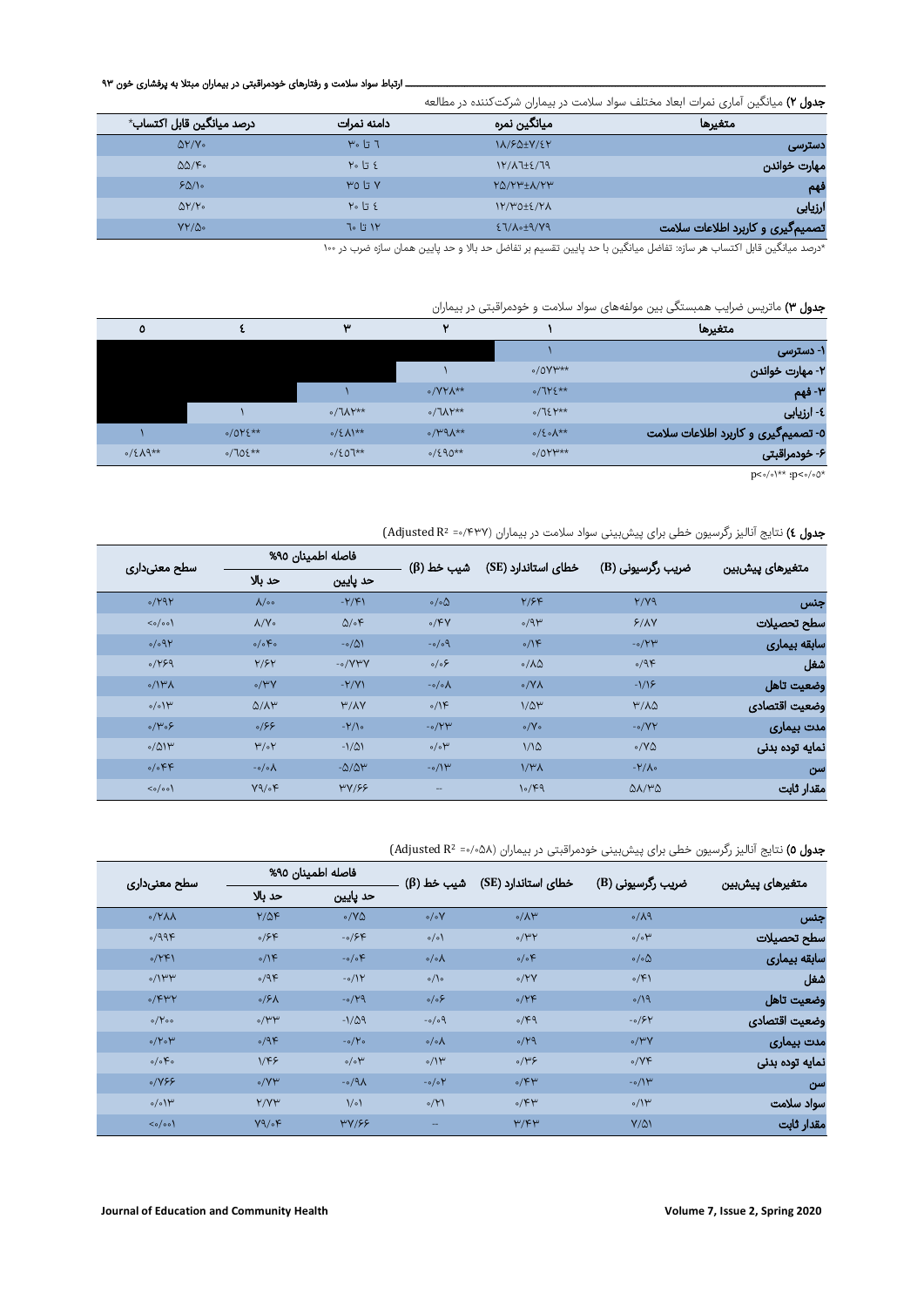#### ۹۴ مجید براتی و همکاران ـ بحث

مطالعه حاضر با هدف تعیین ارتباط سواد سلامت با رفتارهای خودمراقبتی بیماران فشارخونی مراجعهکننده به مراکز بهداشتی درمانی شهر همدان انجام شد. طبق یافتهها، سطح سواد سلامت شرکتکنندگان در حد متوسطی ارزیابی شد که بررسی ابعاد مختلف سواد سلامت نیز نشان داد که بالاترین امتیاز، مربوط به بعد فهم و تصمیمگیری و کاربرد اطلاعات سلامت در بیماران بوده است. در این مطالعه همبستگی و ارتباط آماری معنیداری بین ابعاد مختلف سواد سلامت و رفتارهای خودمراقبتی مشاهده شد. همچنین متغیرهای سطح تحصیلات، وضعیت اقتصادی و سن پیشگوییکننده سواد سلامت و متغیرهای نمایه توده بدنی و سواد سلامت هم پیشگوییکننده رفتارهای خودمراقبتی در بین بیماران بودند.

طبق مطالعات مرکز استراتژیهای مراقبت سلامت ایالات متحده، افراد دارای سواد سلامت اندک با احتمال کمتری اطلاعات نوشتاری و گفتاری ارایهشده توسط متخصصان سلامت را درک و به دستورات دادهشده عمل میکنند. همچنین وضعیت سلامت نامطلوبتری دارند، میزان بستریشدن و مراجعه به پزشک در آنها بیشتر است، در مهارتهای خودمراقبتی ضعیفتر عمل میکنند، مراقبت پیشگیرانه کمتری دارند و در نتیجه هزینههای پزشکی بیشتری را متحمل میشوند<sup>[12]</sup>. عقیده بر این است که آموزش میتواند در تغییر رفتار بهداشتی، شناخت و در ک بیماران موثر واقع شود. نتایج پژوهش خسروی و احمدزاده نشان داد سطح سواد سلامت بیماران در سطح مرزی و ناکافی قرار دارد. ناکافیبودن سواد سلامت باعث میشود تا پیامهای بهداشتی بهطور درست به بیماران انتقال داده نشود<sup>[13]</sup>. همچنین مطالعه افشاری و همکاران نشان داد اکثریت افراد سواد سلامت نامطلوب داشتند که با نتایج مطالعه حاضر همخوانی داشت<sup>[14]</sup>. *طاووسی* و همکاران نیز در مطالعهای با بررسی سواد سلامت ملی بزرگسالان ایرانی نشان دادند حیطههای دسترسی و ارزیابی در محدوده سواد سلامت، امتیاز پایینتری نسبت به مابقی حیطهها دارند و بیشترین فراوانی سواد سلامت مطلوب در بعد فهم گزارش شده بود<sup>[15]</sup>. همچنین در مطالعه دیگری ابعاد توانایی جستوجوی اطلاعات از منابع مختلف، توانایی استخراج اطلاعات مرتبط، توانایی توجه به اعتبار اطلاعات، توانایی درک و برقراری ارتباط با اطلاعات و توانایی تصمیمگیری به ترتیب مطلوبترین ابعاد سواد سلامت بودند[16]. نتایج این دو مطالعه با نتایج پژوهش حاضر همخوانی داشت. بهطور کلی از آن جهت که بیماران فشارخونی در ایران اغلب سطح تحصیلات پایینی دارند، سطح سواد سلامت نیز پایین است. همچنین بیماران مسن نمیتوانند اطلاعات مهم سلامتی را از منابع معتبر دریافت و در مراقبتهای خود به کار ببندند.

نتایج مطالعه حاضر نشان داد بین ابعاد مختلف سواد سلامت و رفتارهای خودمراقبتی بیماران همبستگی مثبت و معنیداری

وجود دارد؛ یعنی هر چقدر سواد سلامت افراد بالاتر رود، میزان خودمراقبتی بیماران مبتلا به فشار خون نیز افزایش مییابد، پس کمبود سواد سلامت مانع درک صحیح افراد از بیماری خود و راههای مقابله با آن میشود. از این رو سواد سلامت، شاخصی حیاتی در نتایج و هزینههای مراقبتهای بهداشتی است که عدم بهبود آن موجب استفاده طولانیتر از خدمات درمانی میشود<sup>[17]</sup>. . در همین راستا، کریپالانی و همکاران در مطالعه خود با بررسی ارتباط سواد سلامت افراد با درمانهای دارویی، نشان دادند افراد با سطح سواد سلامت پایینتر، توانایی کمتری برای شناخت و نحوه استفاده از داروی مورد نیاز خود دارند که این امر نتیجه درمان آنها را با مشکل مواجه میساخت و همین امر ضرورت مداخلات برای افزایش سطح سواد سلامت در بیماران را یادآوری میکرد و آن را . [18] راهی برای تبعیت از رژیم دارویی بیماران میدانست

در پژوهش حاضر متغیرهای سطح تحصیلات، وضعیت اقتصادی و سن پیشگوییکننده سواد سلامت بیماران بودند. در همین راستا، مطالعه *ساعتچی* و همکاران نیز نشان داد که سطح تحصیلات، وضعیت اقتصادی و سن از متغیرهای اصلی تاثیرگذار بر سواد سلامت هستند<sup>[19]</sup>. نتایج دیگر مطالعات نیز نشان دادند که سواد سلامت ناکافی در افراد با تحصیلات کمتر شایعتر است. در افراد با سطح سواد سلامت پایین، مواردی همچون مصرف خودسرانه و بیرویه داروها، عدم پیروی از دستورات پزشک، کنترل نامطلوب وضعیت بیماری فرد، دانش بهداشتی اندک، عدم ابراز نگرانیهای سلامتی و بهداشتی و ارتباط نامناسب با پزشکان، از شیوع بیشتری برخوردار است[20-22]. در مطالعهای که طهرانی *بنیهاشمی* و همکاران با عنوان سواد سلامت در ٥ استان کشور و عوامل موثر بر آن انجام دادند، سطح تحصیلات قویترین ارتباط را با سطح سواد سلامت داشت و بیشترین پرش در سطح سواد سلامت در کسانی که تحصیلات بیش از ٨ سال داشتند، مشاهده شد<sup>[23]</sup>. احتمالاً افرادی که سطح تحصیلات بالاتری دارند<mark>،</mark> میتوانند بروشورهای دارویی و نیز مواد کمکآموزشی در ارتباط با بیماری خودشان را مطالعه کرده و به کار گیرند و نسبت به افرادی که چنین توانایی ندارند، سواد سلامت بالاتری در جهت خودمراقبتی از خود دارند، بهطوری که برای تاثیر حداقلی تحصیلات بر سطح سواد سلامت، باید نظام سلامت را برای افرادی که از سطح سواد پایینتری برخوردار هستند، از طریق روشهای آموزشی با استفاده از تصاویر ساده، نمونه و مثالهای فرهنگی از طریق رسانهها، ایجاد ارتباط به زبان ساده و دستورالعملهای سادهتر افرایش در ک افراد از سواد سلامت، در دسترستر . ساخت[24]

در مطالعه *جوادزاده* و همکاران نیز که روی بزرگسالان شهر اصفهان صورت گرفت، بین سطح سواد سلامت و وضعیت اقتصادی ارتباط معنیدار آماری مشاهده شد که با مطالعه حاضر همخوانی دارد<sup>[25]</sup>. این موضوع را میتوان این چنین تبیین کرد که افرادی که وضعیت اقتصادی بهتری دارند احتمالاً باسوادتر بوده و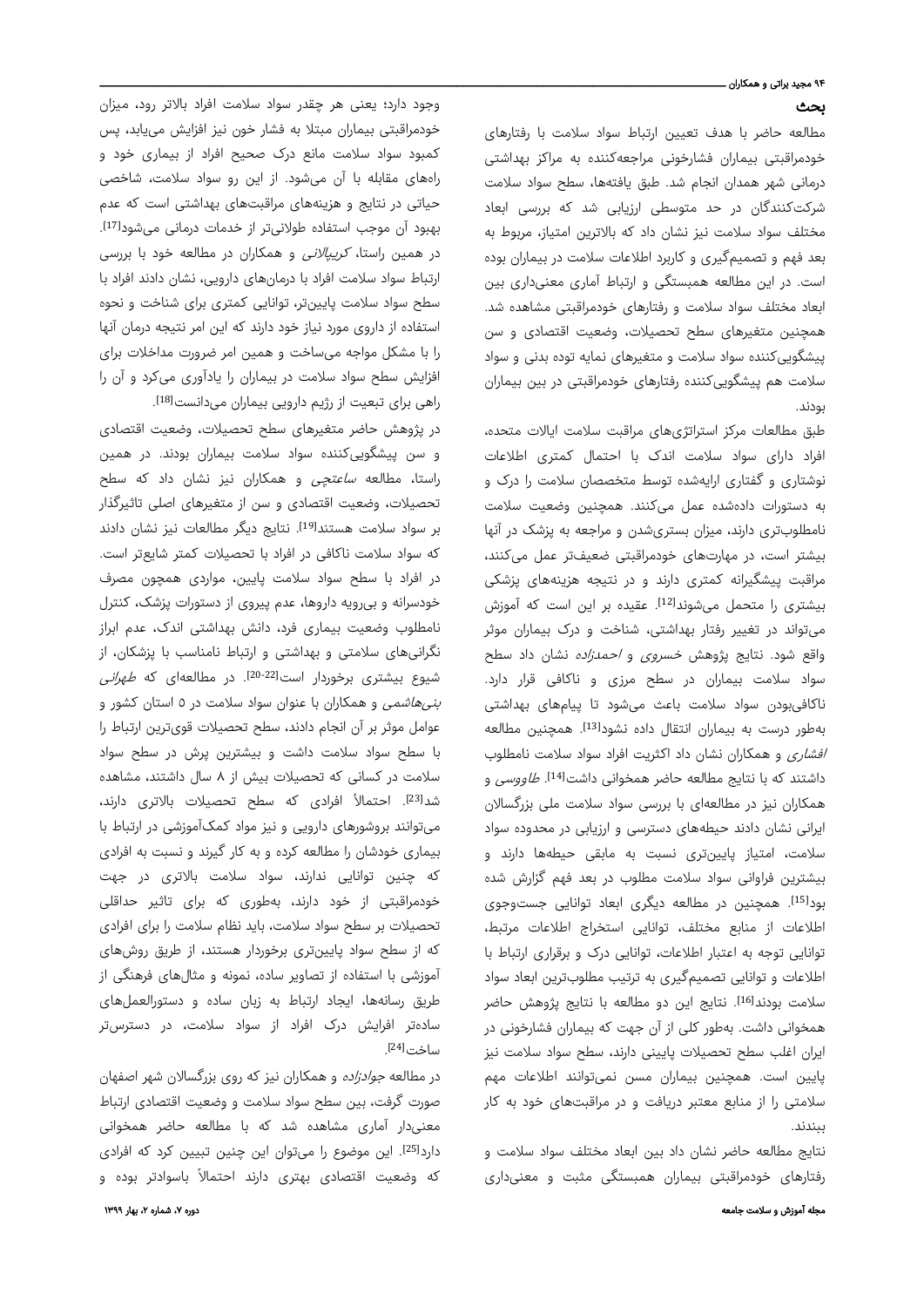میتوانند بهطور مکرر به مراکز درمانی و بهداشتی بهعلت داشتن خیالی راحت از شرایط مالیشان مراجعه کرده و اقدامات را درباره کنترل بیماری خود دریافت نمایند. همچنین در انجام خودمراقبتی از بیماری خود امکانات بهتری دارند و راحتتر کنترل مینمایند. نتایج نشان داد بین متغیر سن شرکتکنندگان در مطالعه و سواد سلامت همبستگی معنیدار وجود دارد و با افزایش سن، سواد سلامت کاهش مییافت. در یک مطالعه که در بیماران دیابتی انجام شد مشخص شد که بین سن و سواد سلامت رابطه مستقیم وجود دارد<sup>[26]</sup>. در مطالعات مختلف نیز به رابطه بین سن و سطوح مختلف سواد سلامت اشاره شده است<sup>[27, 28]</sup>. به نظر می رسد با افزایش سن، بهدلیل توسعه روزافزون فناوریهای جدید در حوزه سلامت و عدم تسلط افراد سالمند به این فناوریها، کسب اطلاعات در مورد موضوعات سلامتی و بیماری سختتر میشود و این مساله بر میزان سواد سلامت آنان تاثیرگذار است.

از نقاط قوت مطالعه میتوان به این نکته اشاره نمود که روی بیماران دارای پرفشاری خون انجام شده است. از محدودیتهای مطالعه جمعآوری اطلاعات مربوط به سواد سلامت و خودمراقبتی از طریق خودگزارشی بود که ممکن است در ارزیابی نتایج تورش ایجاد کند.

با توجه به نتایج پژوهش مبنی بر ارتباط بین سواد سلامت و خودمراقبتی، نیاز به برنامههای آموزش سلامت با تاکید بر انجام خودمراقبتی و نقش سواد سلامت ضروری است. بهمنظور افزایش سطح سواد سلامت افراد باید آموزش کارکنان نظام سلامت مورد توجه قرار گیرد و سیاستگزاران سلامت باید با مد نظر قراردادن سواد سلامت بهعنوان یکی از مهمترین ابزارهای بهبود خودمراقبتی، نسبت به تدوین، طراحی برنامهها و الگوهای قابل اجرا در سطح جامعه توجه نشان دهند.

## نتیجهگیری

توجه به سواد سلامت بهعنوان یکی از عوامل مهم در خودمراقبتی بیماران مبتلا به پرفشاری خون الزامی است.

تشکر و قدردانی: این مقاله برگرفته از طرح تحقیقاتی مصوب دانشگاه علوم پزشکی همدان است (کد طرح: ٩٧١٠١١٥٩١٨). نویسندگان از معاونت محترم تحقیقات و فناوری دانشگاه برای حمایت مالی قدردانی مینمایند. همچنین از همکاری کلیه بیمارانی که محققان را در انجام این مطالعه یاری نمودند، کمال تشکر را ابراز میدارند.

<mark>تاییدیه اخلاقی:</mark> مطالعه حاضر مصوب کمیته اخلاق در پژوهش دانشگاه علوم پزشکی همدان با شناسه IR.UMSHA.REC.1397.796 است.

تضاد منافع: این مطالعه برای نویسندگان هیچ گونه تضاد منافعی نداشته است.

**سهم نویسندگان:** مجید براتی (نویسنده اول)، نگارنده مقدمه/روششناس/پژوهشگر اصلی/تحلیلگر آماری (%٣٠)؛ فاطمه بیات (نویسنده دوم)، پژوهشگر کمکی/نگارنده بحث (%١٥)؛ زهرا سادات اسدی (نویسنده سوم)، پژوهشگر کمکی/نگارنده بحث (%١٥)؛ فاطمه افشاری

#### ــــ ارتباط سواد سلامت و رفتارهای خودمراقبتی در بیماران مبتلا به پرفشاری خون ۹۵

مشیر (نویسنده چهارم)، نگارنده مقدمه/پژوهشگر کمکی (%١٥)؛ مریم افشاری (نویسنده پنجم)، روششناس/پژوهشگر اصلی/تحلیلگر آماری (%٢٥)

م**نابع مالی:** این پژوهش با حمایت مالی معاونت محترم تحقیقات و فناوری دانشگاه علوم پزشکی همدان انجام شده است.

#### منابع

1- Babaei-Sis M, Ranjbaran S, Mahmoodi H, Babazadeh T, Moradi F, Mirzaeian K. The effect of educational intervention of life style modification on blood pressure control in patients with hypertension. J Educ Community Health. 2016;3(1):12-9. [Persian]

2- Mohammadi MA, Dadkhah B, Sazavar H, Mozaffari N. The Effect of Follow up on Blood Pressure Control in Hypertensive Patients. J Ardabil Univ Med Sci. 2006;6(2):156-62. [Persian]

3- Darvishpour J, Omidi S, Farmanbar R. The relationship between health literacy and hypertension treatment control and follow-up. Caspian J Health Res. 2016;2(1):1- 8.

4- Peyman TS, Pirzadeh A, Hasnzadeh A, Mostafavi F. The Relationship of Self-Care Behaviors and Health Literacy in Patients with Hypertension in Isfahan City, Iran, in 2015-2016. J Health Syst Res. 2017;13(3):381-7. [Persian]

5- Bairami S, Fathi Y, Mohammadinasab S, Barati M, Mohammadi Y. Relationship between Self-care Behaviors and Quality of Life among Hypertensive Patients Visiting Comprehensive Health Centers in Hamadan, Iran. J Educ Community Health. 2017;4(1):20-7. [Persian]

6- Moeini B, Haji Maghsodi S, Kangavari M, Afshari M, Zavar Chahar Tagh J. Factors associated with health literacy and self-care behaviors among Iranian diabetic patients: A cross-sectional study. J Commun in Healthcare. 2016;9(4):279-87.

7- Warren-Findlow J, Hutchison J, Patel P, Dulin M, Tapp H, Kuhn L. Assessing health literacy of hypertensive patients in a primary care setting using a selfadministered questionnaire. J Health Care Poor Underserved. 2014;25(4):1833-43.

8- Aboumatar HJ, Carson KA, Beach MC, Roter DL, Cooper LA. The impact of health literacy on desire for participation in healthcare, medical visit communication, and patient reported outcomes among patients with hypertension. J Gen Intern Med. 2013;28(11):1469-76.

9- Kim MT, Song HJ, Han HR, Song Y, Nam S, Nguyen TH, et al. Development and validation of the high blood pressure-focused health literacy scale. Patient Educ Couns. 2012;87(2):165-70.

10- Barati M, Darabi D, Moghimbeigi A, Afsar A. Selfregulation behaviors of hypertension and related factors among hypertensive patients. J Fasa Univ Med Sci. 2011;1(3):116-22. [Persian]

11- Montazeri A, Tavousi M, Rakhshani F, Azin SA, Jahangiri K, Ebadi M, et al. Health Literacy for Iranian Adults (HELIA): development and psychometric properties. Payesh. 2014;13(5):589-99. [Persian]

12- Javadzade SH, Sharifirad G, Radjati F, Mostafavi F, Reisi M, Hasanzade A. Relationship between health literacy, health status, and healthy behaviors among older adults in Isfahan, Iran. J Educ Health Promot. 2012;1:31.

13- Khosravi A, Ahmadzadeh K. Investigating health